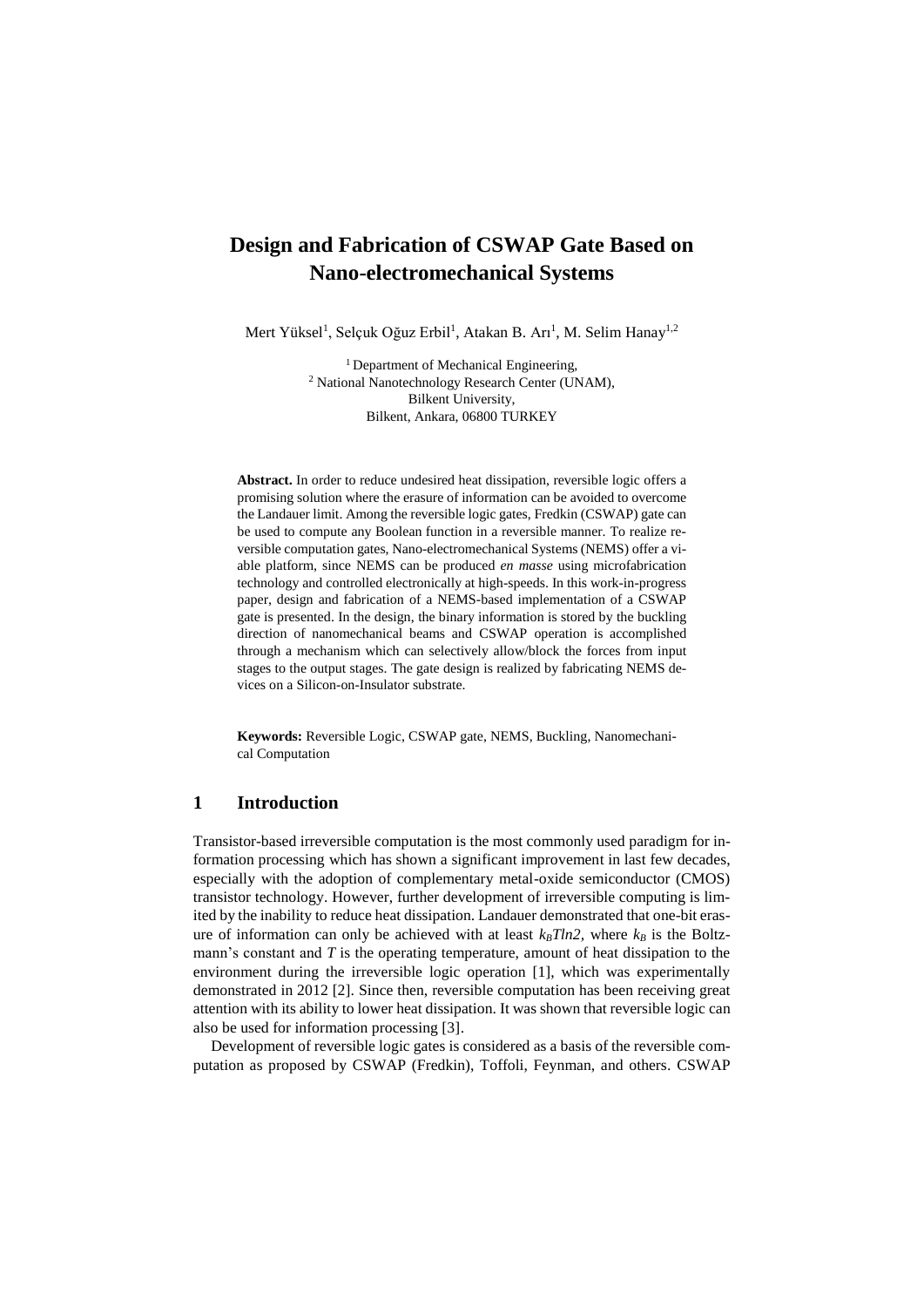gate is one of the universal reversible logic gates, meaning that all Boolean operations can be performed with a system that consists of only CSWAP gates. Mechanical implementations of logic gates were proposed before [4-6]; however, the design proposed here has higher integration density and does not require external signal generators to drive resonance motion; as a result, the cost and complexity of the proposed system is expected to be lower. Developments in NEMS technology, which allows the fabrication of mechanical systems working at high speeds [7] and at high temperatures [8], enable the realization of reversible logic gates, such as the CSWAP gate architecture presented here.

In this work-in progress paper, NEMS based implementation of CSWAP gate design is introduced and working principle of the proposed system is discussed. Proposed design is computation-wise reversible. A basic fabrication process of the architecture is also demonstrated.

## **2 Information Storage via Buckling**

In this work, we propose to store information in NEMS devices by using the buckling of beam structures [9]. Here, each beam represents one-bit information where the buckling direction (left or right) corresponds to logic 0 or logic 1. Figure 1 demonstrates how one-bit information can be registered on NEMS structures via buckling. The beams are designed as pinned and anchored at one end. The other end, where a compressive force is applied, is free to move axially and restrained from any transverse movement in order to observe longitudinal buckling. The beam is sandwiched by two electrodes (A1/B1) which apply a preloading force to the beam in order to determine buckling direction when the voltage is applied. For instance, if 5V is applied to the electrode on the right, an electrostatic attraction force develops which preloads the beam to the righthand side. After the beam is directed by the electrodes, a compressive force is applied via electrostatic actuation. Upon the exertion of the compressive force, the beam buckles to the direction determined by the preloading force. In order to buckle the beam, the compressive force must exceed the critical value which is determined by:

$$
F_{critical} = \frac{\pi^2 EI}{L^2} \tag{1}
$$

where *E* is Young's Modulus, *L* is the length of the beam and *I* is the moment of inertia [10].

Threshold for the compressive force to induce buckling is calculated to be  $22.5\mu\text{N}$ for a typical device with 2 μm length, 150 nm width and 250 nm thickness. This force can be produced by an electrostatic comb drive composed of capacitive gates with 350 nm gaps as demonstrated in Fig.1. The critical voltage applied to comb drive is calculated by:

$$
V_{critical} = \sqrt{\frac{2dF_{critical}}{\epsilon Nt}}
$$
 (2)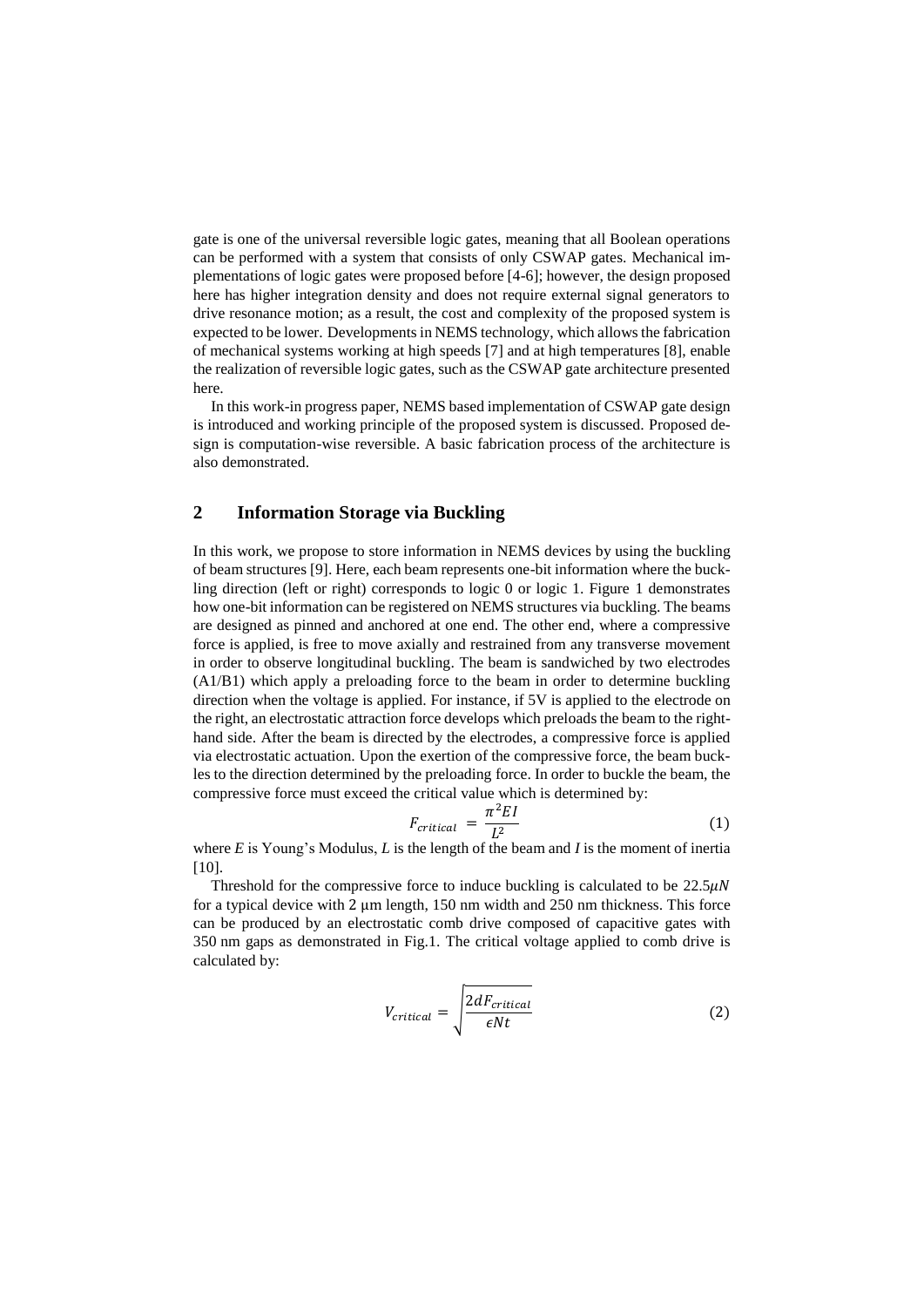where  $\epsilon$  is electric permittivity,  $N$  is number of fingers,  $t$  is thickness of a finger and  $d$ is gap spacing between fingers of the comb drive [11].



**Fig. 1.** Demonstration of one-bit information storage: **(a)** Off-state. Nanomechanical beam is shown in gray, electrodes used to preload the data are shown in blue and the comb-drive to induce buckling is shown in green **(b)** On-State Logic 1: A voltage is applied to B1 gate to first preload the beam (exerting  $F_p$ ), then the beam is buckled to the right by the application of buckling force Fb. **(c)** On-State Logic 0: A1 gate first preloads the beam, which is then buckled to the left.

Different dimensions for the beam can be considered to optimize  $N$  and  $V_{critical}$ . It is more convenient to have fewer fingers for comb drive for simplicity of the design. Also, having a low critical voltage is desired to decrease the power consumption. For different lengths (*L*) of the beam,  $N - V_{critical}$  relation is shown in Fig.2. It can be observed that for the longer lengths of the beams, it is easier to reach  $F_{critical}$  with lower  $V_{critical}$ . Although  $V_{critical}$  levels are relatively higher than voltage values commonly used in digital circuits, these voltage levels can be achieved with low power using DCto-DC voltage converters. More importantly, triggering voltage will only be used to initiate buckling process – the actual data to be written can still be applied at the standard logic voltages such as 5.0V or 3.3V. In this regard, triggering voltage is similar to the clock signals of conventional digital circuits: each stage of the logic gates computes the output when a triggering voltage compresses the set of beams in turn.



Fig. 2. Number of Fingers  $(N)$  vs. Critical Voltage  $(V_{critical})$  for beams with different lengths. Top green curve is for 2  $\mu$ m, blue curve is for 5  $\mu$ m and bored curve is for 10  $\mu$ m long beams.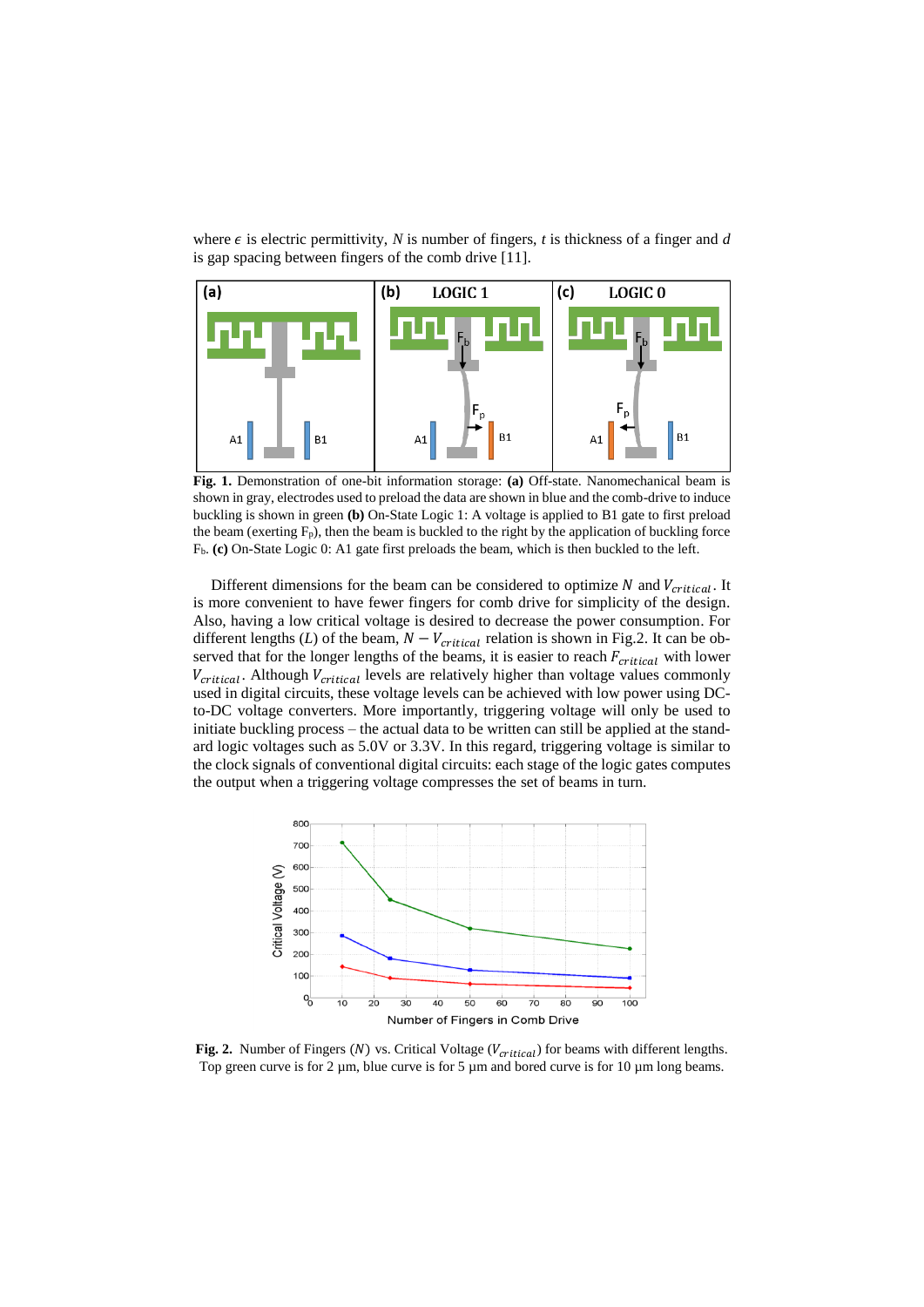# **3 NEMS Based CSWAP Gate**

### **3.1 Design**

Principle of the CSWAP gate is to swap the inputs when the controller bit is set (logic high), and to rehash the inputs when the controller bit is reset (logic low). In this design, inputs are applied to the gate by preloading the beams to the logic 1 or 0 states. The displacement of the input beams, after they buckle, leads to compression or tension of the spring-like structures linking inputs to outputs (Figure 3). Through these links, the input beams exert either a push or pull force, depending on their logic state, to preload the output beams. Each output beam is connected to both input beams and the equivalent preloading force determines the eventual state of the output beam.

The symmetry of the force transmission between input beams to output beams is broken by the controller beam, C. Controller beam (C) disrupts a direct transmission of one of the input forces (A or B), by locating one of its arm to the gap found on the connecting beam. When C is logic 0, the connection between A and BO, and B and AO are disrupted, therefore the preloading will favor A for A0, and B for BO respectively, which will map the outputs in the way of A to A0 and B to B0. On the other hand, when C is logic 1, the connection between A and AO, and B and BO are disrupted by controller, consequently outputs AO and BO will swap the inputs and read B and A respectively. Thus, CSWAP gate architecture is mechanically achieved as demonstrated in Fig. 3.



**Fig. 3.** NEMS based CSWAP gate **(a)** CSWAP architecture **(b)** Example demonstration of CSWAP operation. Inputs are taken as  $A=0$ ,  $B=1$ ,  $C=1$ . Outputs;  $AO=B=1$ ,  $BO=A=1$ ,  $C'=1$ . Forces transmitted by the input stages through the springs are either blocked or uninterrupted depending on the controller bit.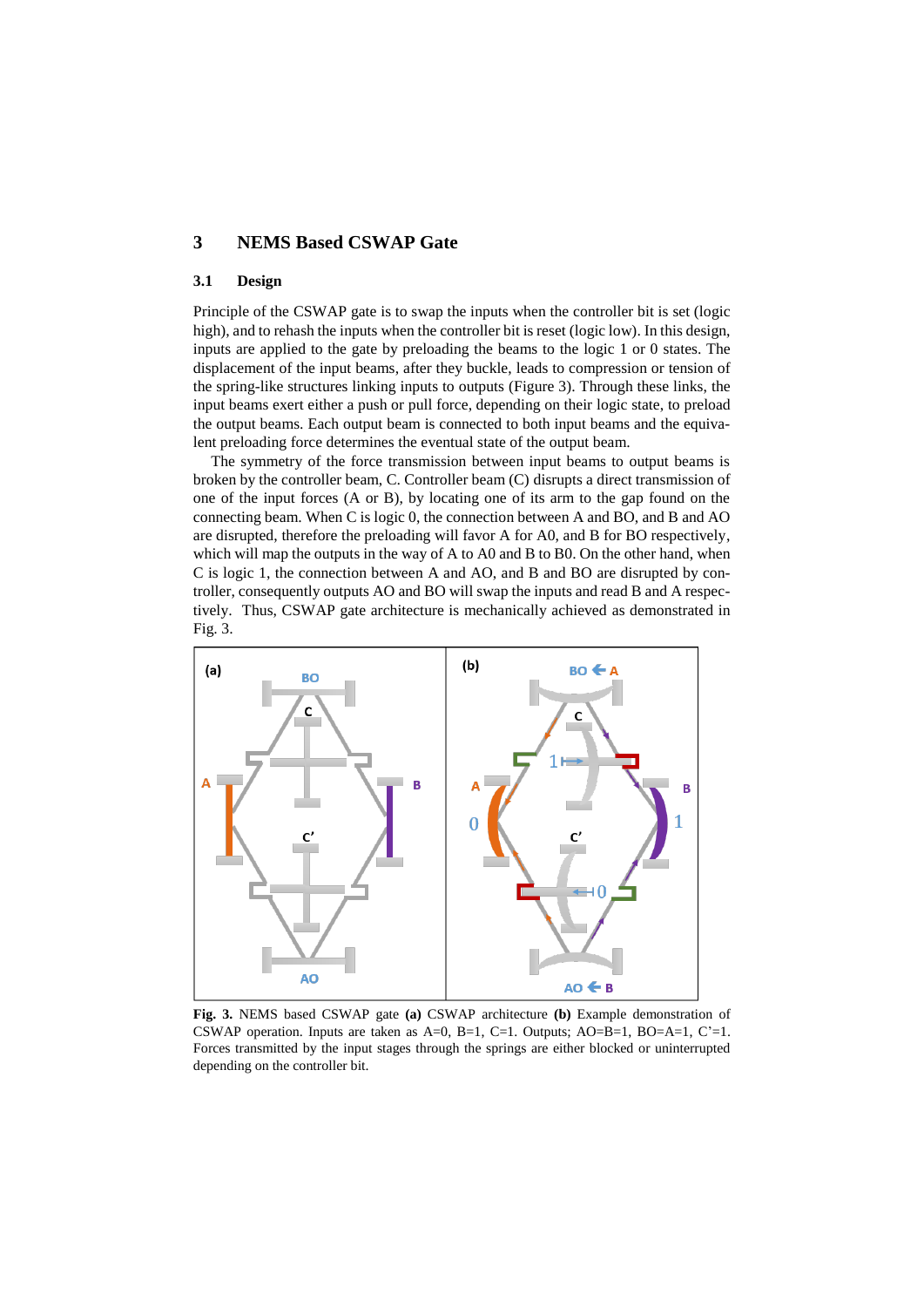#### **3.2 Nano-Fabrication**

A proof-of-principle fabrication process has been implemented using dices of a commercially available Silicon on Insulator (SOI) wafer which has a composition of: 250 nm thick p-doped Silicon on top of 3 µm buried oxide (BOX) with a 650 µm silicon base substrate. After the standard cleaning procedure, Electron-beam lithography was performed using PMMA bilayer as resist. Following the patterning, a 60 nm thick layer of SiO<sup>2</sup> dry etch mask was deposited via E-Beam evaporation. The sample was left in an acetone bath for lift-off overnight. For the next step, the top Silicon layer is anisotropically etched with an Inductively Coupled Plasma device, using Cl<sub>2</sub> plasma, until the BOX layer. Then the patterned Silicon structures were suspended by wet etching the BOX layer using a 1:7 Buffered Oxide Etch solution. Since the  $SiO<sub>2</sub>$  dry etch mask was also removed during the wet etching step, there was no need for an extra mask removal step.



**Fig. 4.** Fabrication Process Flow: **(a)** SOI Chip, **(b)** After EBL and SiO<sup>2</sup> deposition, **(c)** After lift-off process, **(d)** After ICP etching of Si layer, **(e)** Topside view of the system

For future progress, Au electrodes and comb drive will be fabricated on the sample respectively. Electrodes will be patterned by EBL. Following that step, a layer Au will be deposited by a Physical Thermal Deposition device and the sample will be left for lift-off. After the fabrication of the electrodes, comb drives will be fabricated using similar steps.



**Fig. 5.** SEM images of the fabricated proof-of-principle device from different perspectives. The scale bars are 3  $\mu$ m in each image.